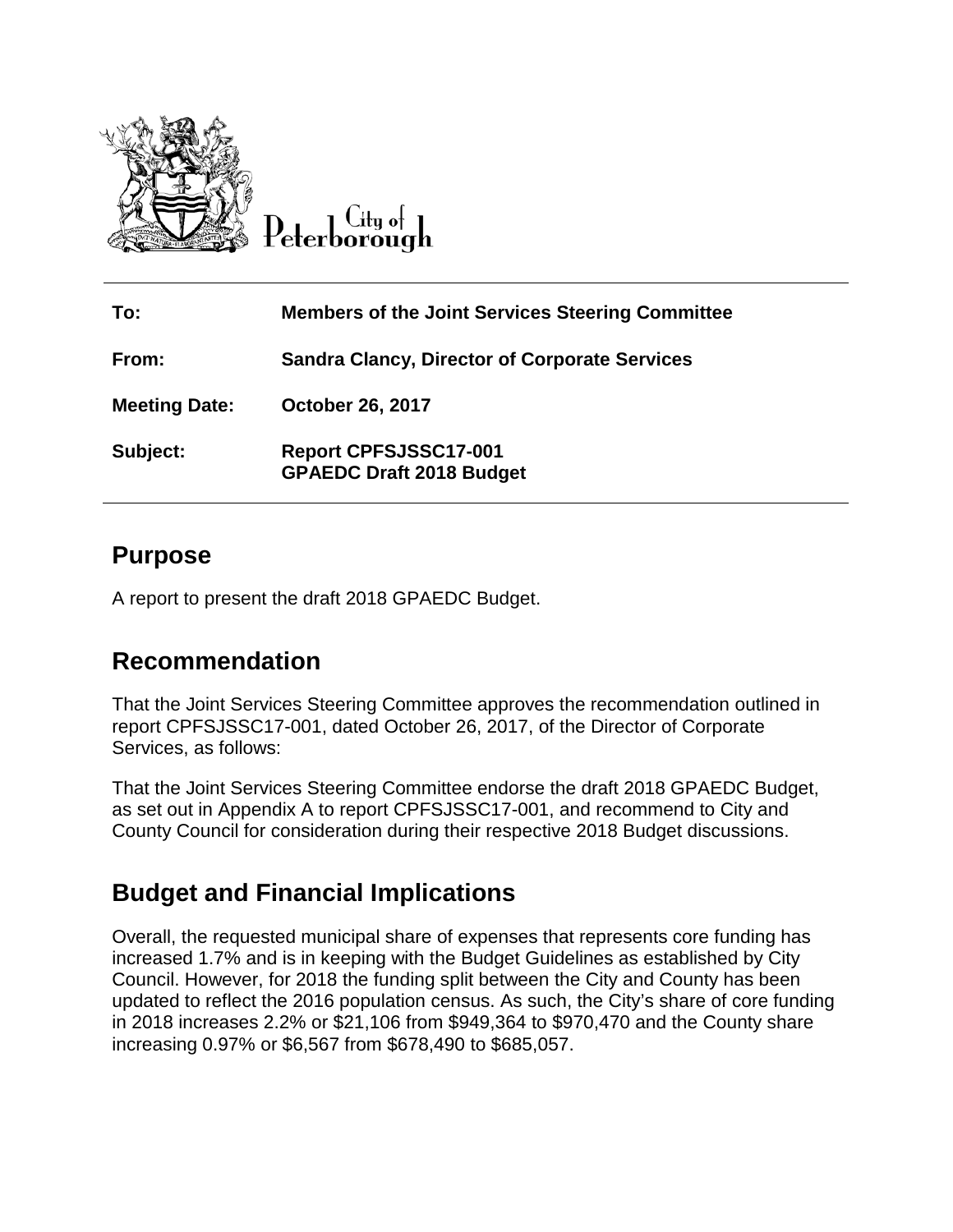Funding requests for Sustainable Peterborough are in the amount of \$40,000 from each of the City and County. Funding from the City for Airport Marketing is requested in the amount of \$28,000 and Trent Research and Innovation Park in the amount of \$50,000.

For the term of the current agreement dated December 7, 2015 (Report CAO15-024), the City and the County have agreed to provide funding to GPAEDC to undertake Core Economic Development activities, as set out in Appendix A, which is at least equal to the approved 2016 budget and subject to annual National Consumer Price Index for the previous year. For the purposes of the 2018 Budget, CPI is assumed to be 1.7%.

The annual net costs to undertake Core Economic Development Activities is allocated to the City and County based upon their proportionate share of total combined permanent population, as established by the latest available official census. The City's share is 58.62% (2017 – 58.32%).

# **Background**

GPAEDC staff will be available at the October 26, 2017 Joint Services Steering Committee to answer questions the Committee members may have.

Submitted by,

Sandra Clancy Director of Corporate Services

Contact Person

Sandra Clancy Director of Corporate Services Phone: 705-742-7777 Ext 1863 Toll Free: 1-855-738-3755 Fax: 705-876-4607 E-mail: [sclancy@peterborough.ca](mailto:sclancy@peterborough.ca)

Attachments: Appendix A - Draft 2018 Budget for the GPAEDC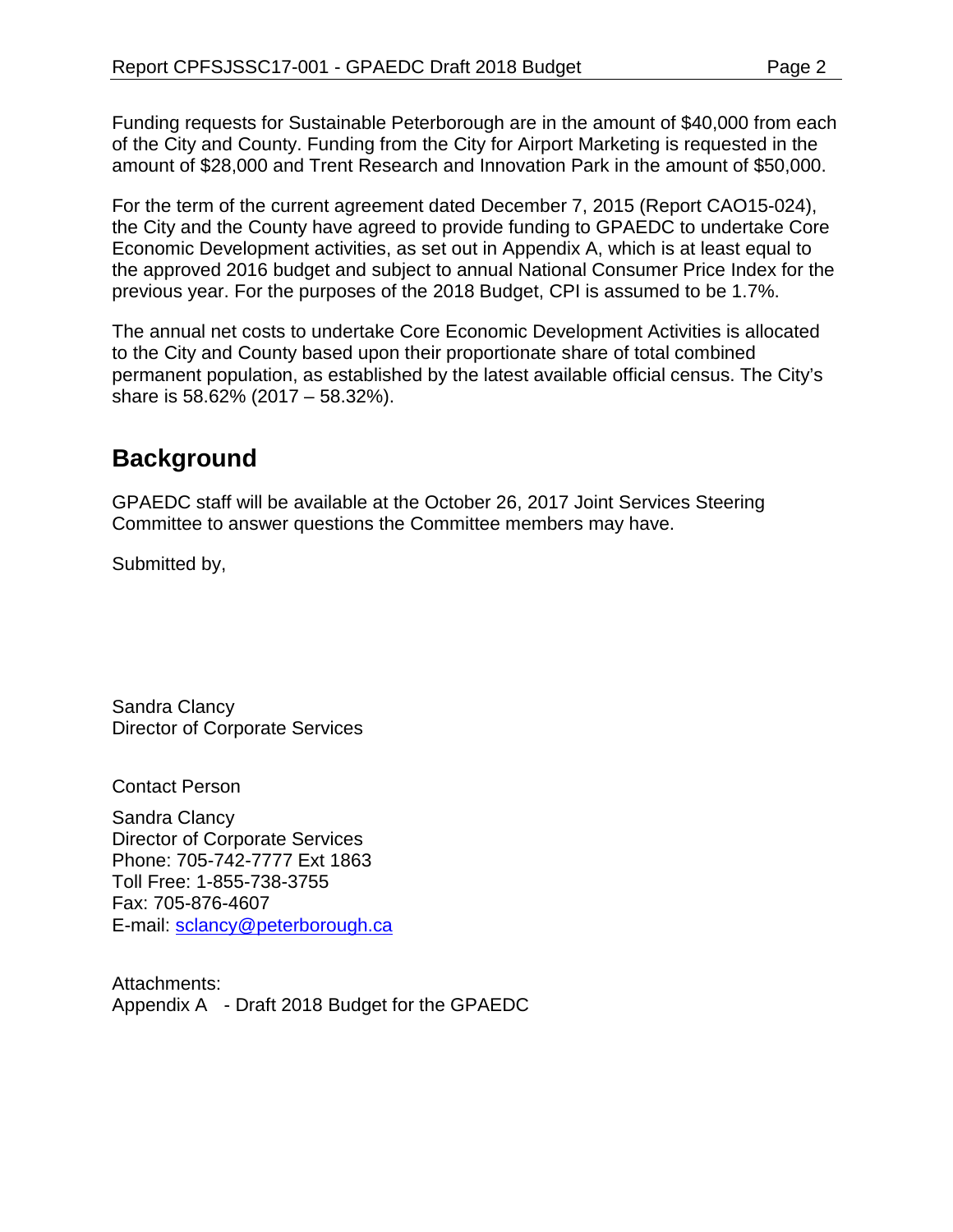#### **Appendix A**

Draft 2018 Budget for the GPAEDC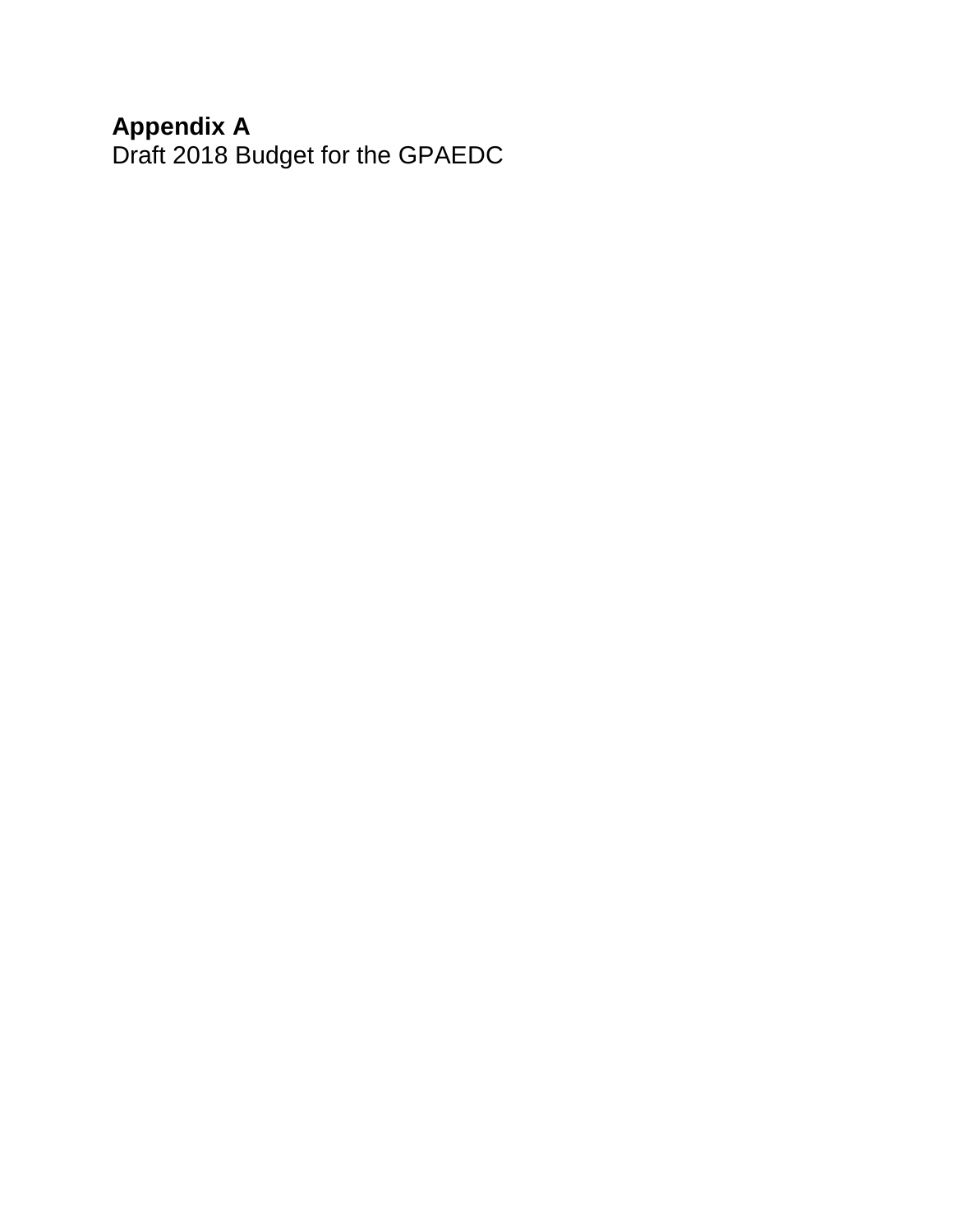# **GPA EDC - 2018 Budget**

|                                               | 2017<br><b>Forecast</b> | 2018 Budget | %2018<br><b>Budget</b> |
|-----------------------------------------------|-------------------------|-------------|------------------------|
| <b>REVENUE</b>                                |                         |             |                        |
| <b>CORE FUNDING</b>                           |                         |             |                        |
| City of Peterborough                          | 949,364                 | 970,470     |                        |
| County of Peterborough                        | 678,490                 | 685,057     |                        |
|                                               | 1,627,854               | 1,655,527   | 70%                    |
| <b>JSC APPENDIX C REQUESTS</b>                |                         |             |                        |
| Airport Marketing (City)                      | 30,000                  | 28,000      |                        |
| Trent Research & Innovation Park (City)       | 50,000                  | 50,000      |                        |
| <b>SPECIAL JSC FUNDING RECEIVED</b>           |                         |             |                        |
| Sustainable Peterborough (see note)           | 84,236                  | 80,000      |                        |
| <b>Climate Change Project</b>                 | 38,730                  |             |                        |
| Tourism: Wayfinding                           | 10,000                  |             |                        |
|                                               | 212,966                 | 158,000     | 7%                     |
| <b>TOTAL CITY &amp; COUNTY</b>                | 1,840,820               | 1,813,527   | 76%                    |
| <b>OTHER SOURCES OF REVENUE</b>               |                         |             |                        |
| <b>Business Development (EODP &amp; ICCI)</b> | 8,426                   |             |                        |
| Tourism (Summer Students)                     | 11,970                  | 3,500       |                        |
| Admin (Cda Jobs Grant)                        | 1,030                   |             |                        |
| Trent Research & Innovation Park (ICCI)       | 41,250                  |             |                        |
| <b>Federal</b>                                | 62,676                  | 3,500       | 0%                     |
| <b>Business Advisory Centre (MEDT)</b>        | 163,555                 | 153,385     |                        |
| <b>Starter Company Plus (MEDT)</b>            | 177,739                 | 211,011     |                        |
| Tourism (Summer Students)                     |                         | 2,500       |                        |
| Climate Change Project (OTF)                  | 47,989                  |             |                        |
| <b>Provincial</b>                             | 389,283                 | 366,896     | 15%                    |
| <b>Private Sector</b>                         | 306,990                 | 191,886     | 8%                     |
| <b>Total Revenue</b>                          | 2,599,769               | 2,375,809   | 100%                   |
| <b>EXPENSES</b>                               |                         |             |                        |
| <b>Business Development</b>                   | 1,369,249               | 1,234,416   | 52%                    |
| Tourism                                       | 632,208                 | 582,588     | 25%                    |
|                                               |                         |             |                        |
| Facilities & Administration                   | 633,968                 | 651,765     | 26%                    |
| <b>Total Expenses</b>                         | 2,635,424               | 2,468,769   | 103%                   |
| <b>Total Surplus/(Deficit)</b>                | (35, 655)               | (92, 960)   |                        |
| <b>Draw from Reserve</b>                      | 35,655                  | 92,960      |                        |
| <b>NET SURPLUS/(DEFICIT)</b>                  | $\boldsymbol{0}$        | 0           |                        |